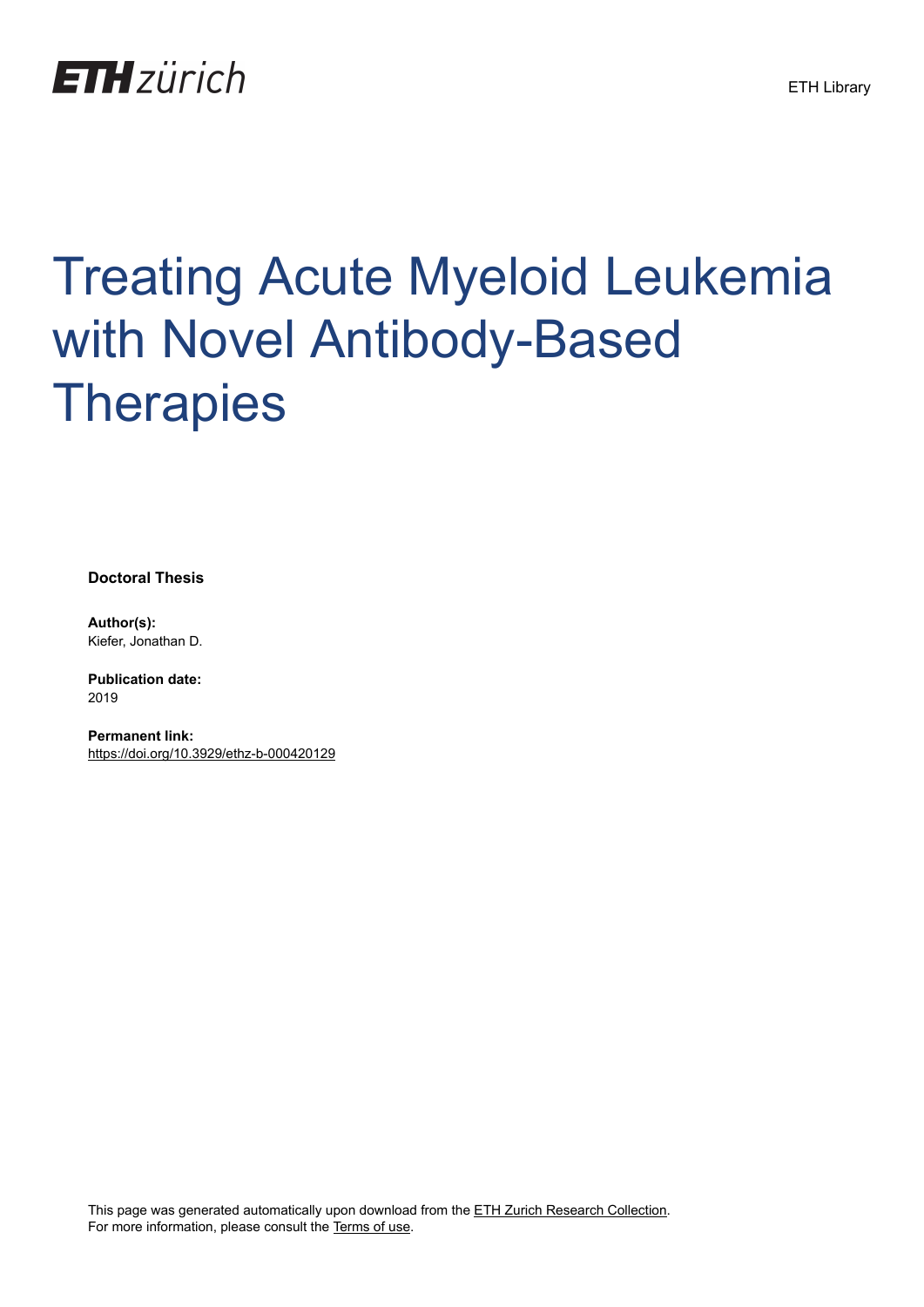### diss. eth no. 26289

## TREATING ACUTE MYELOID LEUKEMIA WITH NOVEL ANTIBODY-BASED THERAPIES

A thesis submitted to attain the degree of

DOCTOR OF SCIENCES of ETH ZURICH (Dr. sc. ETH Zurich)

presented by

## JONATHAN DAVID KIEFER

Master of Science in Biological Science (ETH Zurich) born 13 March 1989 citizen of Munich, Germany

accepted on the recommendation of

Prof. Dr. Dario Neri, examiner Prof. Dr. Michael Detmar, co-examiner

2019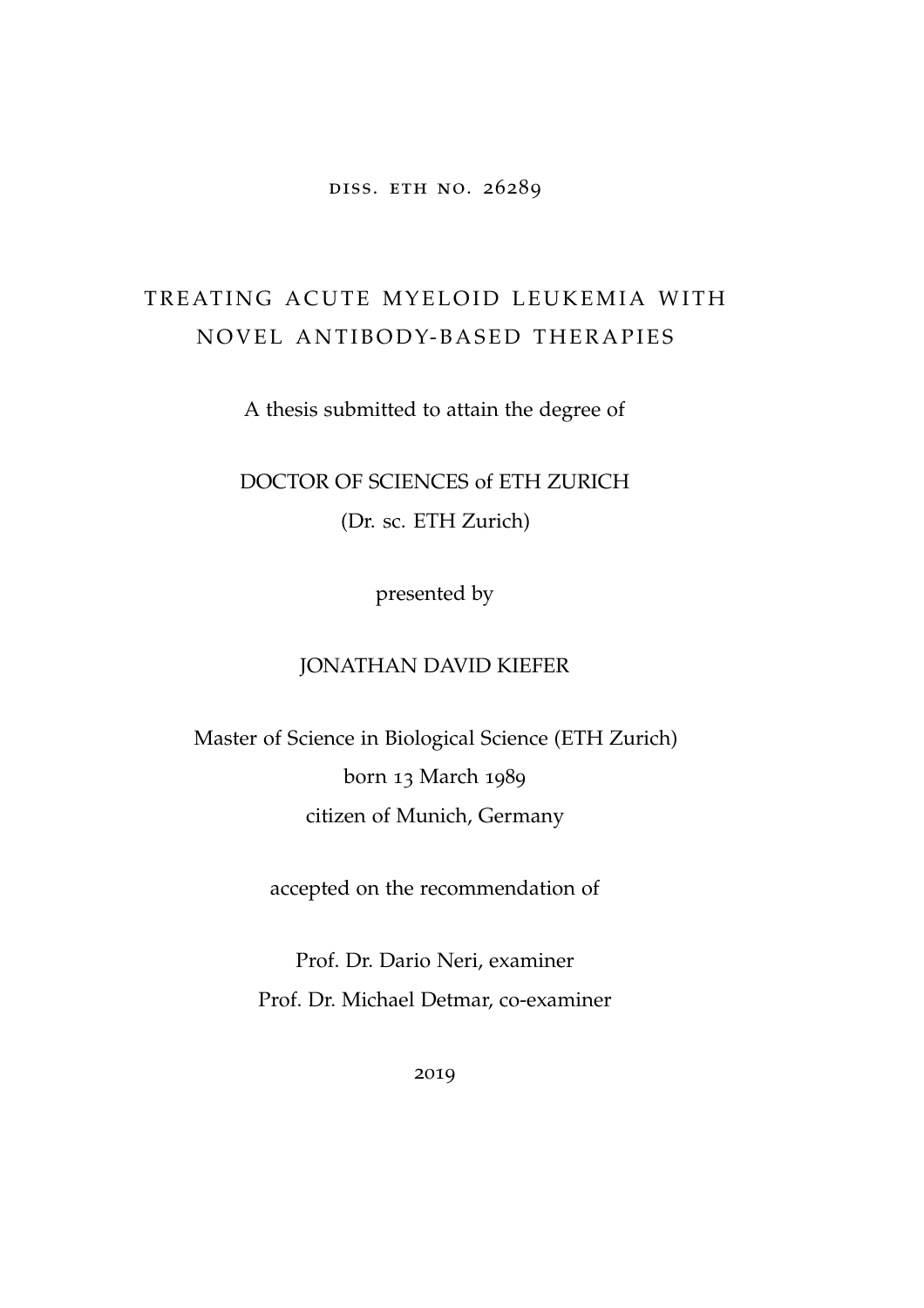Jonathan Kiefer: *Treating Acute Myeloid Leukemia with Novel Antibody-Based Therapies*,  $\odot$  2019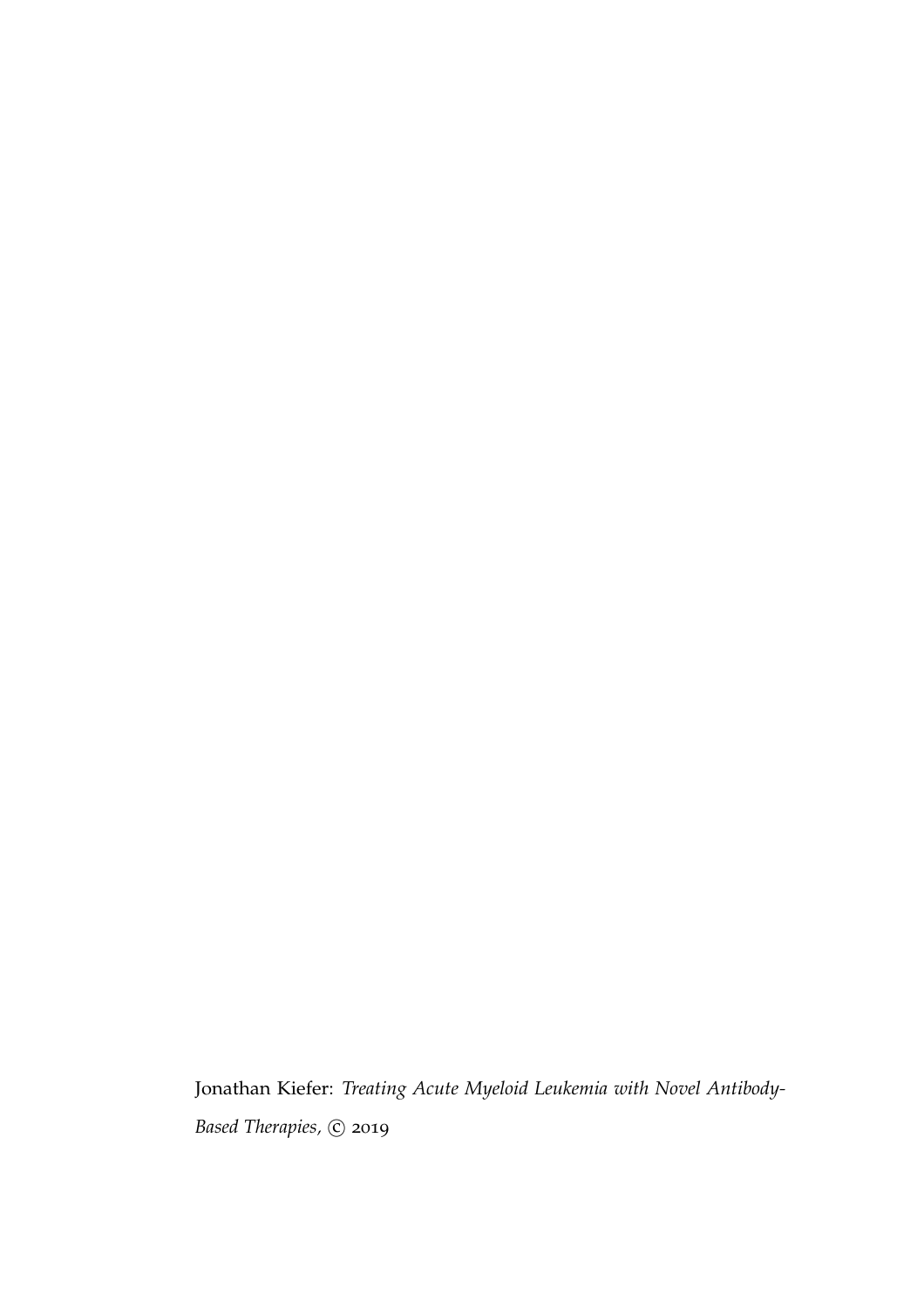## **SUMMARY**

Acute Myeloid Leukemia (AML) originates from hematopoietic stem and progenitor cells (HSPCs). A minority of AML patients can be cured by intensive induction chemotherapy and subsequent hematopoietic stem cell transplantation (HSCT). Unfortunately, this therapeutic intervention is no option for elderly and unfit patients, which comprise the majority of AML patients.

We propose to replace intensive chemotherapeutic regimens with specific disease elimination by immunotherapy. As a target for immunotherapeutic intervention we chose the cell-of-origin antigen CD117.

CD117 (c-Kit), which is a surface marker expressed on healthy HSPCs and the majority of malignant AML blast cells, plays a crucial role during hematopoiesis, as well as proliferation and differentiation of the early myleoid compartment.

This thesis reports the generation and characterization of three specific therapeutic interventions targeting  $CD117<sup>+</sup>$  AML blast cells and HSPCs.

In one experimental chapter we describe the selection and characterization of novel monoclonal antibodies against murine CD117. These newly generated antibodies were shown to increase the number of early primitive myeloid precursor cells *in vivo*.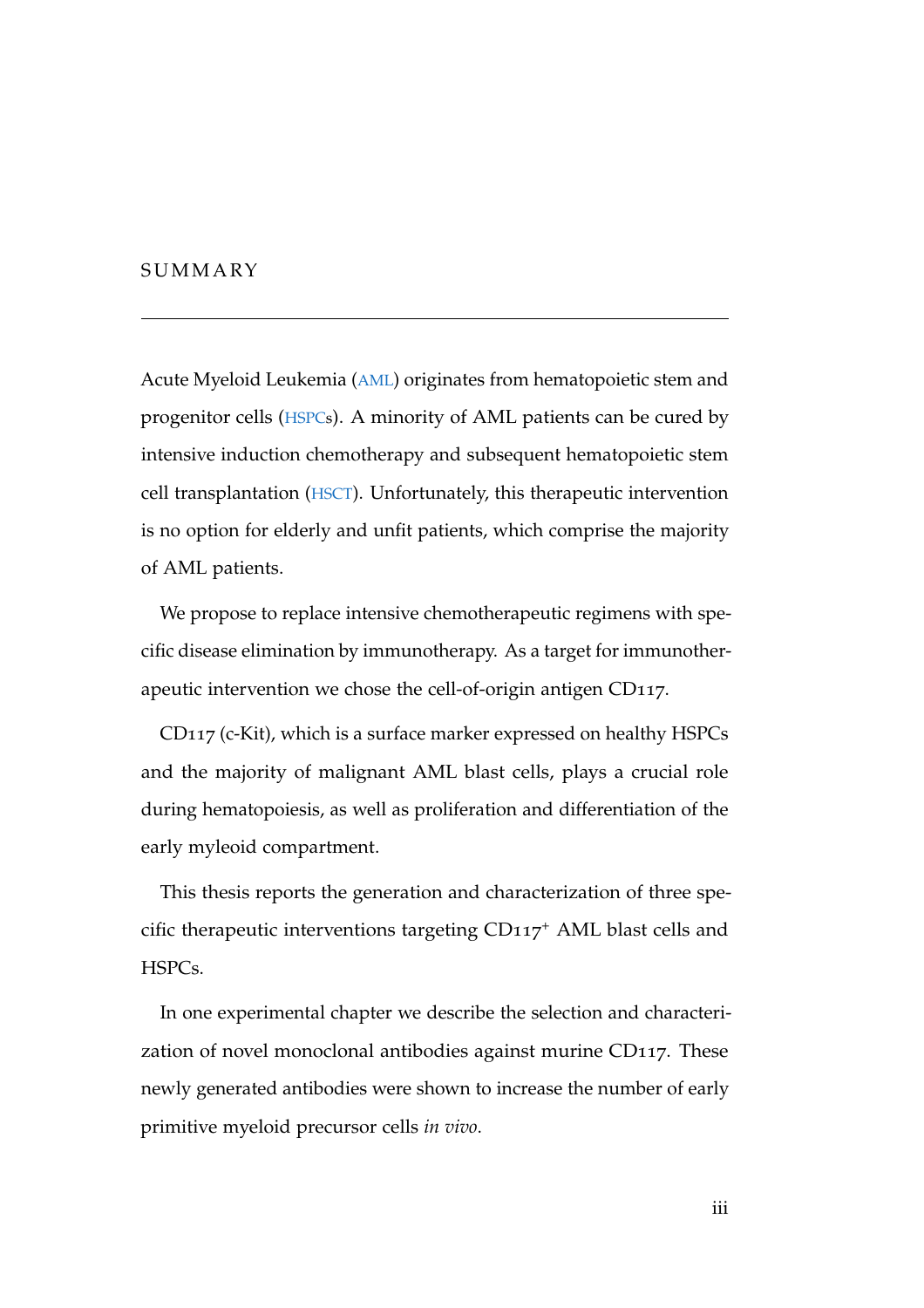In a second experimental chapter we report the generation and characterization of a bispecific antibody targeting human CD117 and CD3 on T cells. The bispecific antibody was able to specifically eliminate CD117-expressing AML blasts *in vitro* and prevented leukemia engraftment *in vivo*.

A third experimental chapter describes the generation of Chimeric Antigen Receptor (CAR) T-cells targeting human CD117. The genetically engineered T cells were shown to efficiently eliminate CD117-expressing healthy and malignant hematopoietic cells. In a therapeutic setting, the CAR T-cells eradicated human AML *in vivo* in xenografted immunodeficient mice.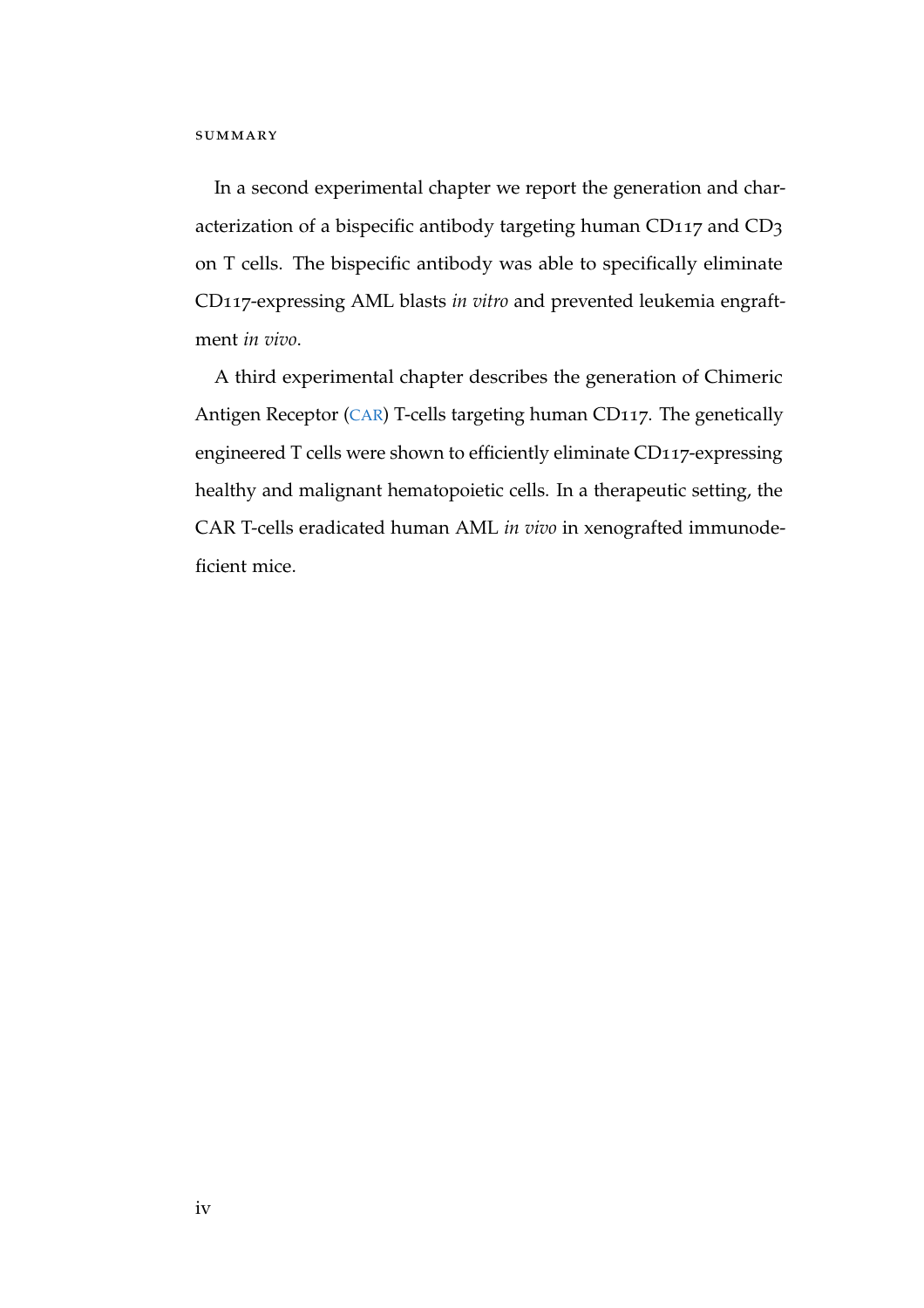## ZUSAMMENFASSUNG

Die akute myeloische Leukämie (AML) hat ihren Usprung in hämatopoetischen Stamm- und Vorlauferzellen. Ein kleiner Teil an AML Pati- ¨ enten kann durch intensive Chemotherapie und eine darauf folgende Transplantation mit hämatopoetischen Stammzellen geheilt werden. Leider ist diese therapeutische Intervention keine Option für ältere und schwächere Patienten, welche den Großteil der AML Patienten ausmachen.

Wir schlagen vor, die Hochdosis-Chemotherapie mit einer spezifischen Krankheitseliminierung durch Immuntherapie zu ersetzen. Als Zielantigen für die immuntherapeutische Behandlung haben wir das Ursprungszellen-Antigen CD117 gewählt.

CD117 (c-Kit) ist ein Oberflächenmarker, der auf gesunden hämatopoetischen Stamm- und Progenitorzellen, sowie auf der Mehrzahl der bösartigen AML Blasten exprimiert wird. CD117 spielt eine entscheidende Rolle während der Hämatopoese und bei der Vermehrung und Differenzierung des frühen myeloischen Kompartiments.

Diese Dissertation beschreibt die Entwicklung und Charakterisierung von drei spezifischen Behandlungsmethoden, die gegen CD117-positive AML Blasten, sowie hämatopoetische Stamm- und Progenitorzellen gerichtet sind.